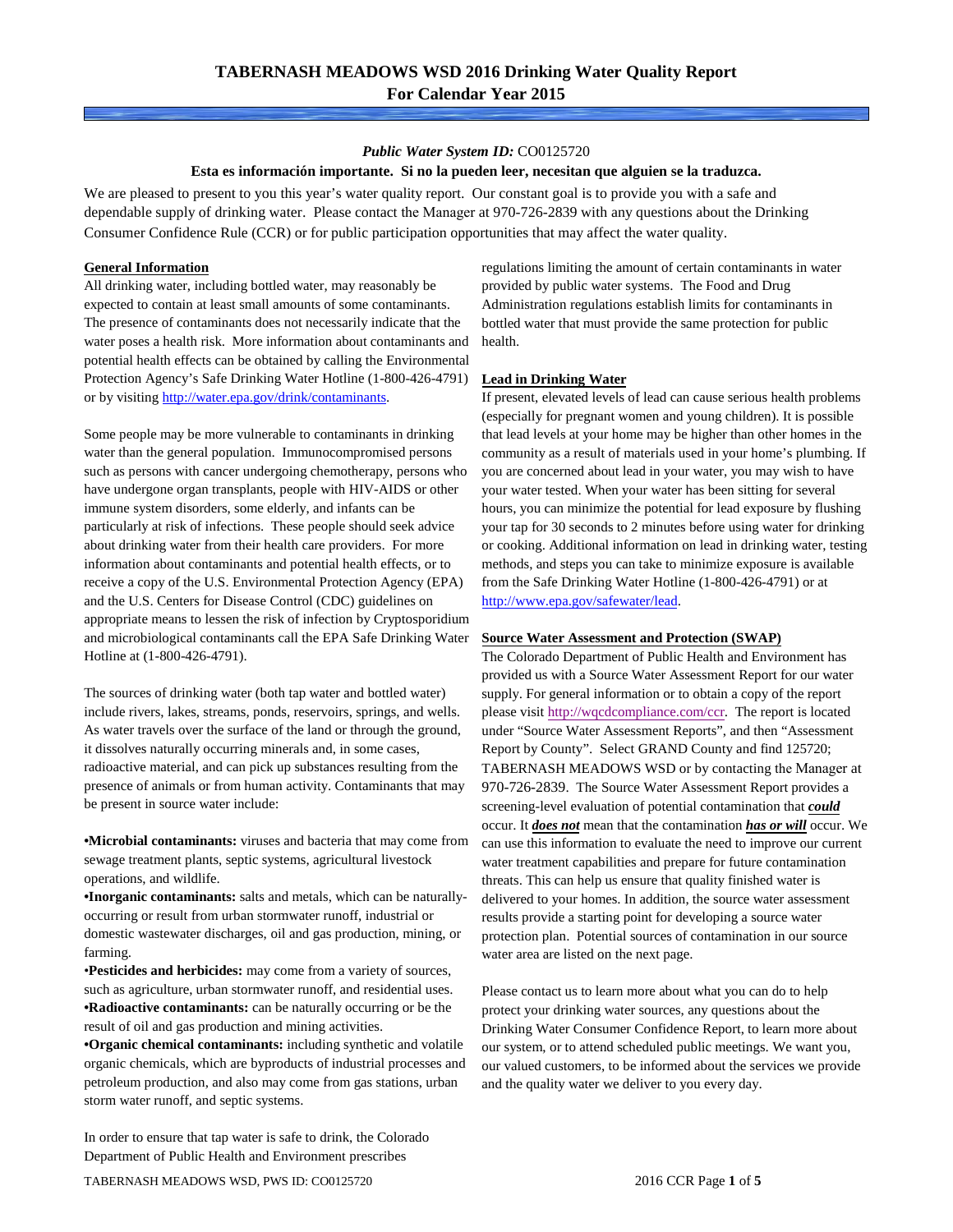## **Our Water Sources**

| <b>Source</b> | <b>Source Type</b> | <b>Water Type</b> | <b>Potential Source(s) of Contamination</b> |
|---------------|--------------------|-------------------|---------------------------------------------|
| WELL NO 3     | Well               | Groundwater       |                                             |
| WELL NO 1     | Well               | Groundwater       |                                             |
| WELL NO 2     | Well               | Groundwater       |                                             |

### **Terms and Abbreviations**

- **Maximum Contaminant Level (MCL)** − The highest level of a contaminant allowed in drinking water.
- **Treatment Technique (TT)** − A required process intended to reduce the level of a contaminant in drinking water.
- **Action Level (AL)** − The concentration of a contaminant which, if exceeded, triggers treatment and other regulatory requirements.
- **Maximum Residual Disinfectant Level (MRDL)** The highest level of a disinfectant allowed in drinking water. There is convincing evidence that addition of a disinfectant is necessary for control of microbial contaminants.
- **Maximum Contaminant Level Goal (MCLG)** − The level of a contaminant in drinking water below which there is no known or expected risk to health. MCLGs allow for a margin of safety.
- **Maximum Residual Disinfectant Level Goal (MRDLG)** − The level of a drinking water disinfectant, below which there is no known or expected risk to health. MRDLGs do not reflect the benefits of the use of disinfectants to control microbial contaminants.
- **Violation (No Abbreviation)** − Failure to meet a Colorado Primary Drinking Water Regulation.
- **Formal Enforcement Action (No Abbreviation)** − Escalated action taken by the State (due to the risk to public health, or number or severity of violations) to bring a non-compliant water system back into compliance.
- **Variance and Exemptions (V/E)** − Department permission not to meet a MCL or treatment technique under certain conditions.
- **Gross Alpha (No Abbreviation)** − Gross alpha particle activity compliance value. It includes radium-226, but excludes radon 222, and uranium.
- **Picocuries per liter**  $(pCi/L)$  − Measure of the radioactivity in water.
- **Nephelometric Turbidity Unit (NTU)** − Measure of the clarity or cloudiness of water. Turbidity in excess of 5 NTU is just noticeable to the typical person.
- **Compliance Value (No Abbreviation)** Single or calculated value used to determine if regulatory contaminant level (e.g. MCL) is met. Examples of calculated values are the  $90<sup>th</sup>$  Percentile, Running Annual Average (RAA) and Locational Running Annual Average (LRAA).
- **Average (x-bar)** − Typical value.
- **Range (R)**  $-$  Lowest value to the highest value.
- **Sample Size (n)** − Number or count of values (i.e. number of water samples collected).
- **Parts per million = Milligrams per liter (ppm = mg/L)** − One part per million corresponds to one minute in two years or a single penny in \$10,000.
- **Parts per billion = Micrograms per liter (ppb = ug/L)** − One part per billion corresponds to one minute in 2,000 years, or a single penny in \$10,000,000.
- **Not Applicable (N/A)** Does not apply or not available.

## **Detected Contaminants**

TABERNASH MEADOWS WSD routinely monitors for contaminants in your drinking water according to Federal and State laws. The following table(s) show all detections found in the period of January 1 to December 31, 2015 unless otherwise noted. The State of Colorado requires us to monitor for certain contaminants less than once per year because the concentrations of these contaminants are not expected to vary significantly from year to year, or the system is not considered vulnerable to this type of contamination. Therefore, some of our data, though representative, may be more than one year old. Violations and Formal Enforcement Actions, if any, are reported in the next section of this report.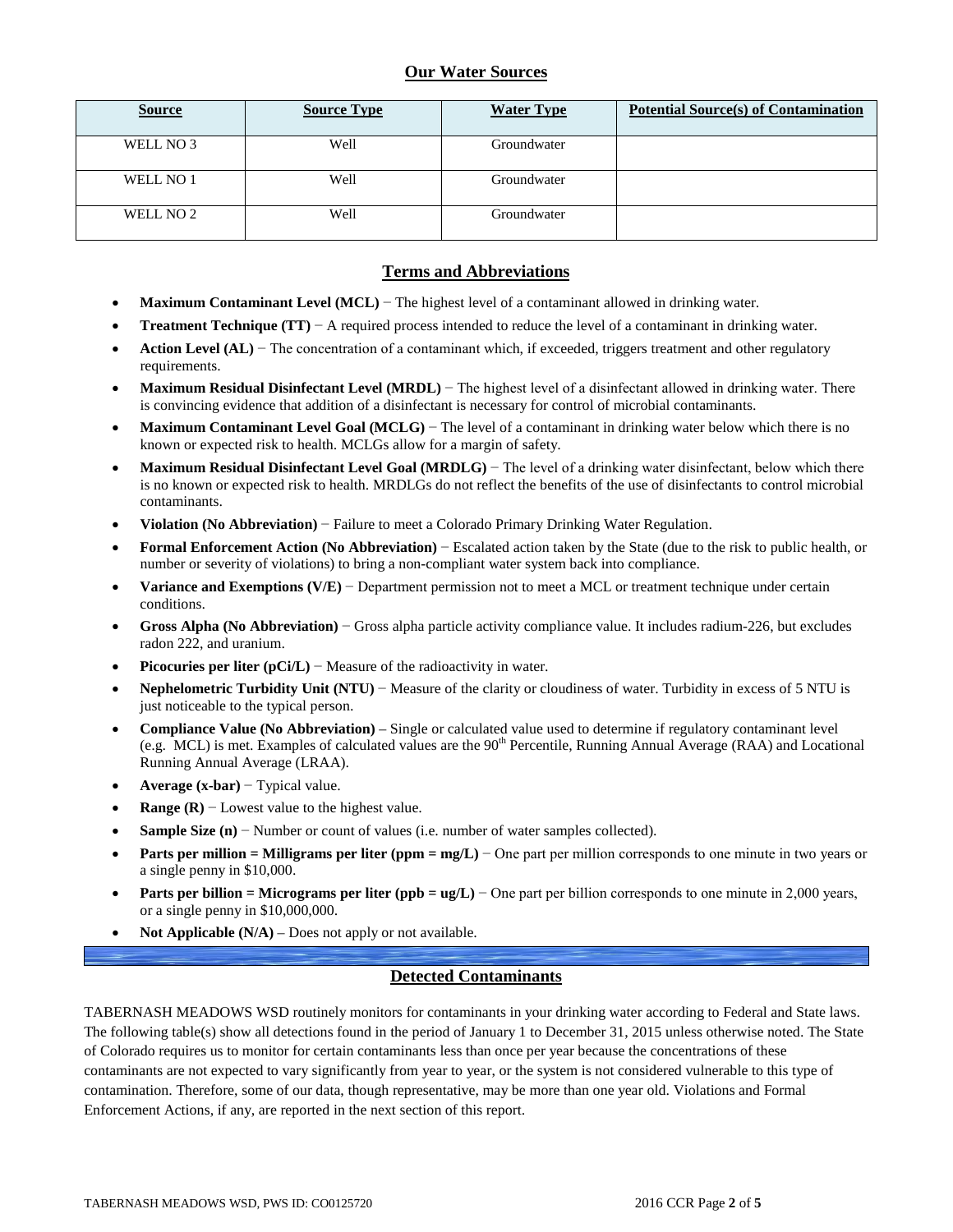**Note:** Only detected contaminants sampled within the last 5 years appear in this report. If no tables appear in this section then no contaminants were detected in the last round of monitoring.

| <b>Lead and Copper Sampled in the Distribution System</b> |                                |                                       |                              |                           |                                      |                                              |                                                           |                                                                               |  |
|-----------------------------------------------------------|--------------------------------|---------------------------------------|------------------------------|---------------------------|--------------------------------------|----------------------------------------------|-----------------------------------------------------------|-------------------------------------------------------------------------------|--|
| Contaminant<br><b>Name</b>                                | <b>Time</b><br>Period          | 90 <sup>th</sup><br><b>Percentile</b> | <b>Sample</b><br><b>Size</b> | Unit of<br><b>Measure</b> | 90 <sup>th</sup><br>Percentile<br>AL | <b>Sample</b><br><b>Sites</b><br>Above<br>AL | 90 <sup>th</sup><br>Percentile<br>AL<br><b>Exceedance</b> | <b>Typical Sources</b>                                                        |  |
| Copper                                                    | 06/10/2014<br>to<br>06/10/2014 | 0.21                                  | 5                            | ppm                       | 1.3                                  |                                              | N <sub>0</sub>                                            | Corrosion of<br>household plumbing<br>systems; Erosion of<br>natural deposits |  |
| Lead                                                      | 06/10/2014<br>to<br>06/10/2014 |                                       | 5                            | ppb                       | 15                                   |                                              | No                                                        | Corrosion of<br>household plumbing<br>systems; Erosion of<br>natural deposits |  |

| Disinfection Byproducts Sampled in the Distribution System |      |         |                       |                              |                           |            |             |                                              |                                |                                                          |  |
|------------------------------------------------------------|------|---------|-----------------------|------------------------------|---------------------------|------------|-------------|----------------------------------------------|--------------------------------|----------------------------------------------------------|--|
| <b>Name</b>                                                | Year | Average | Range<br>$Low - High$ | <b>Sample</b><br><b>Size</b> | Unit of<br><b>Measure</b> | <b>MCL</b> | <b>MCLG</b> | <b>Highest</b><br>Compliance<br><b>Value</b> | <b>MCL</b><br><b>Violation</b> | <b>Typical</b><br><b>Sources</b>                         |  |
| Total<br>Haloacetic<br>Acids<br>(HAA5)                     | 2014 | 8.29    | 8.29 to 8.29          | 2                            | ppb                       | 60         | N/A         |                                              | No                             | <b>Byproduct</b><br>of drinking<br>water<br>disinfection |  |
| Total<br>Trihalome<br>thanes<br>(TTHM)                     | 2014 | 18.7    | 18.7 to 18.7          | 2                            | ppb                       | 80         | N/A         |                                              | N <sub>0</sub>                 | <b>Byproduct</b><br>of drinking<br>water<br>disinfection |  |

**Radionuclides Sampled at the Entry Point to the Distribution System**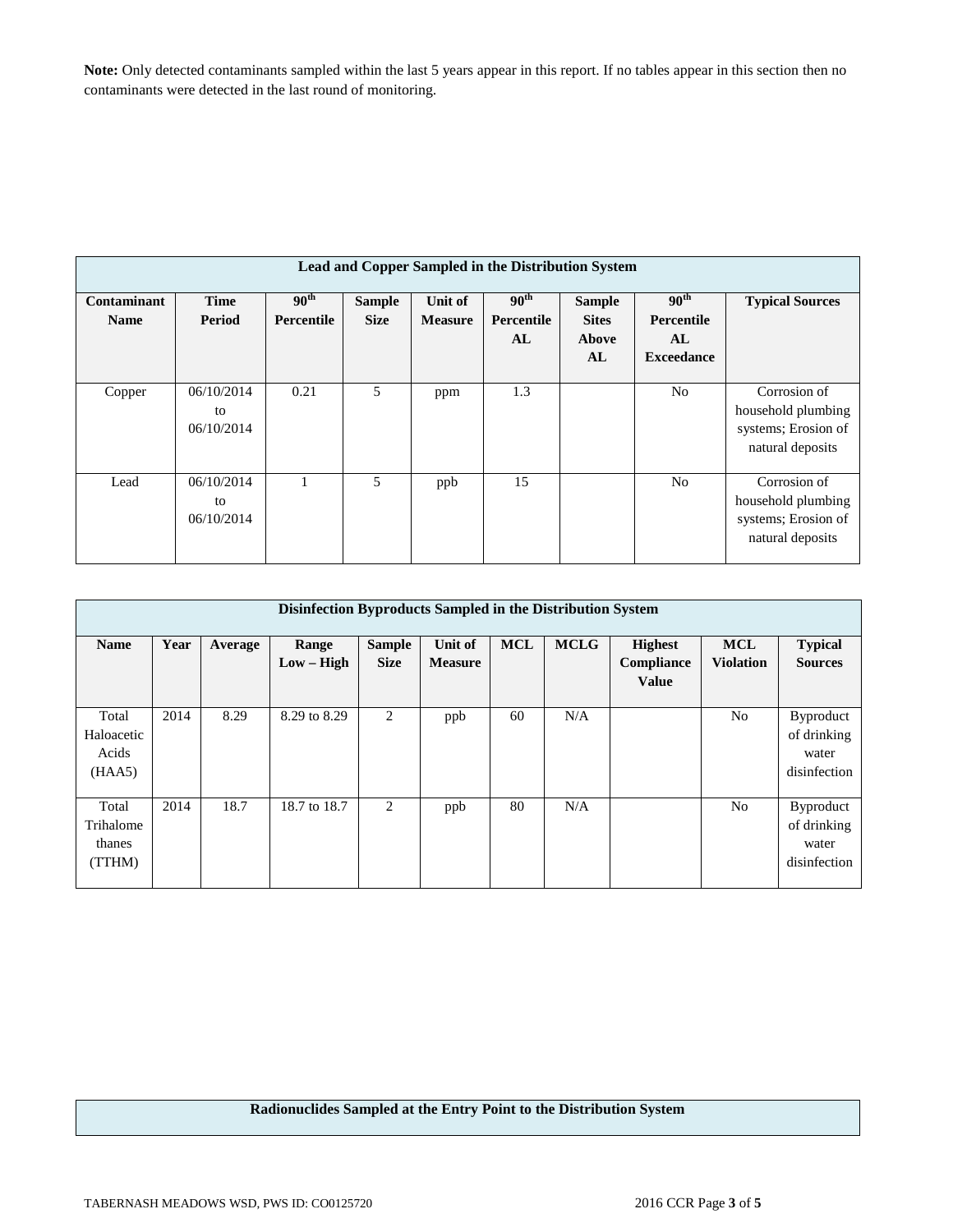| Contaminant | Year | Average | Range                 | <b>Sample</b> | Unit of        | <b>MCL</b> | <b>MCLG</b> | <b>MCL</b>       | <b>Typical Sources</b> |
|-------------|------|---------|-----------------------|---------------|----------------|------------|-------------|------------------|------------------------|
| <b>Name</b> |      |         | $Low - High$          | <b>Size</b>   | <b>Measure</b> |            |             | <b>Violation</b> |                        |
|             |      |         |                       |               |                |            |             |                  |                        |
| Gross Alpha | 2014 | 5.65    | 5.65 to 5.65          |               | pCi/L          | 15         | $\Omega$    | N <sub>0</sub>   | Erosion of             |
|             |      |         |                       |               |                |            |             |                  | natural deposits       |
|             |      |         |                       |               |                |            |             |                  |                        |
| Combined    | 2012 | 0.5     | $0.5 \text{ to } 0.5$ |               | pCi/L          | 5          | $\Omega$    | N <sub>0</sub>   | Erosion of             |
| Radium      |      |         |                       |               |                |            |             |                  | natural deposits       |
|             |      |         |                       |               |                |            |             |                  |                        |
| Combined    | 2014 | 4.7     | 4.7 to 4.7            |               | ppb            | 30         | $\Omega$    | N <sub>o</sub>   | Erosion of             |
| Uranium     |      |         |                       |               |                |            |             |                  | natural deposits       |
|             |      |         |                       |               |                |            |             |                  |                        |

| Inorganic Contaminants Sampled at the Entry Point to the Distribution System |      |                  |                                      |                              |                           |                |                 |                                |                                                                                                                                                |  |
|------------------------------------------------------------------------------|------|------------------|--------------------------------------|------------------------------|---------------------------|----------------|-----------------|--------------------------------|------------------------------------------------------------------------------------------------------------------------------------------------|--|
| Contaminant<br><b>Name</b>                                                   | Year | Average          | Range<br>$Low - High$                | <b>Sample</b><br><b>Size</b> | Unit of<br><b>Measure</b> | <b>MCL</b>     | <b>MCLG</b>     | <b>MCL</b><br><b>Violation</b> | <b>Typical Sources</b>                                                                                                                         |  |
| Arsenic                                                                      | 2014 | 3                | $3$ to $3$                           | $\mathbf{1}$                 | ppb                       | 10             | $\overline{0}$  | N <sub>o</sub>                 | Erosion of natural<br>deposits; runoff<br>from orchards;<br>runoff from glass<br>and electronics<br>production wastes                          |  |
| Barium                                                                       | 2014 | 0.02             | $0.02$ to $0.02$                     | $\mathbf{1}$                 | ppm                       | $\overline{2}$ | 2               | N <sub>o</sub>                 | Discharge of<br>drilling wastes;<br>discharge from<br>metal refineries;<br>erosion of natural<br>deposits                                      |  |
| Fluoride                                                                     | 2014 | 1.72             | 1.72 to 1.72                         | $\mathbf{1}$                 | ppm                       | $\overline{4}$ | $\overline{4}$  | No                             | Erosion of natural<br>deposits; water<br>additive which<br>promotes strong<br>teeth; discharge<br>from fertilizer and<br>aluminum<br>factories |  |
| Nitrate                                                                      | 2015 | $\overline{1.3}$ | $1.\overline{3}$ to $1.\overline{3}$ | $\mathbf{1}$                 | ppm                       | 10             | $\overline{10}$ | No                             | Runoff from<br>fertilizer use;<br>leaching from<br>septic tanks,<br>sewage; erosion of<br>natural deposits                                     |  |

# **Unregulated Contaminants\*\*\***